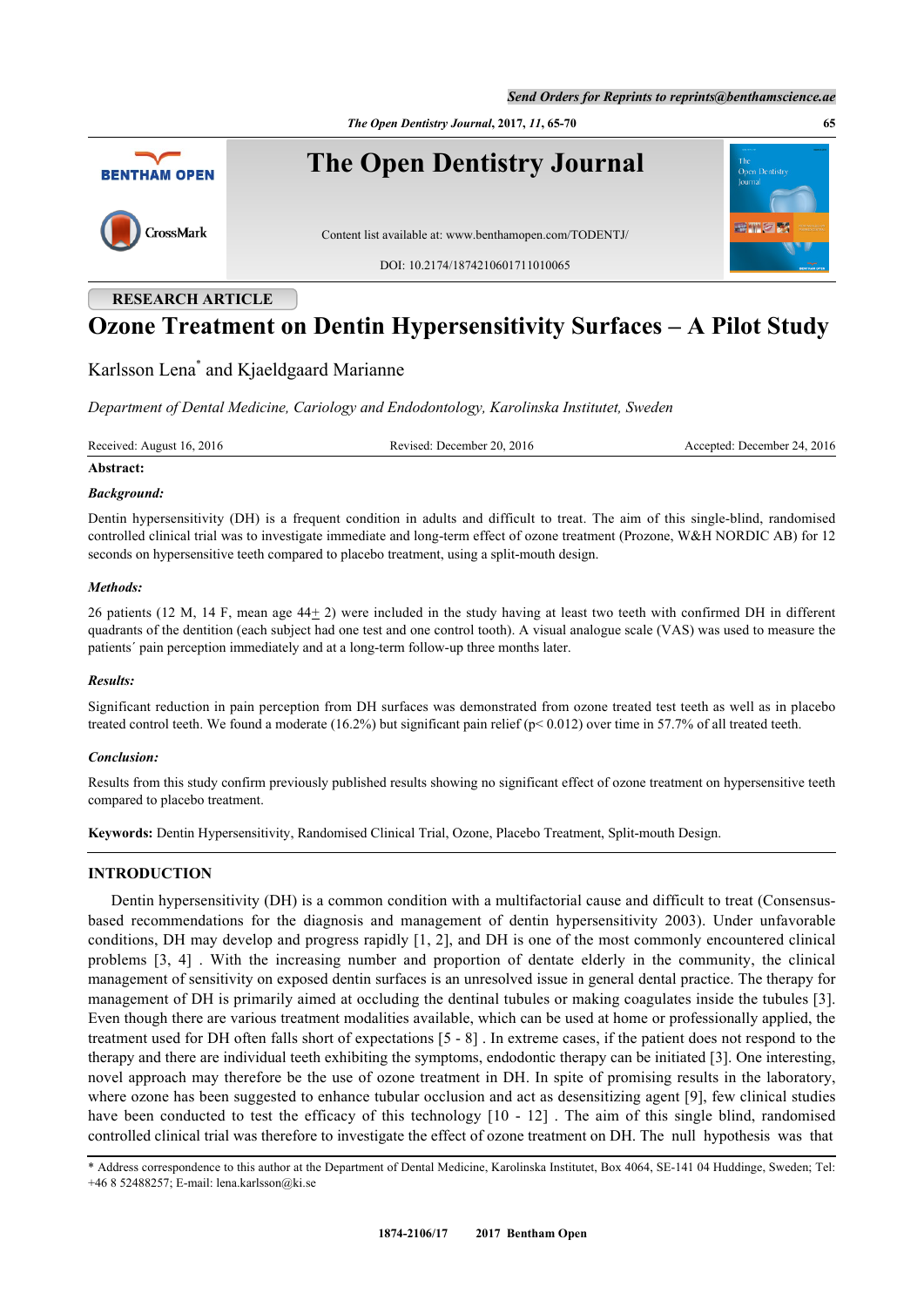the effect of ozone treatment on the subjective pain perception from DH after ozone treatment does not differ from placebo treatment. The immediate as well as the long term (three months) effect estimated on a self-rated pain scale, Visual Analogue Scale (VAS), was evaluated.

## **MATERIALS AND METHODS**

#### **Study Group**

Subjects between 20-70 years of age, regular patients attending the dental student clinic at the Department of Dental Medicine, Karolinska Institutet, Sweden, were invited to participate in the study, mainly by the use of written information in social media, flyers sent to colleagues or posted on the dental schools' bulletin, or verbally asked while attending a regular dental appointment. Those who responded and met the inclusion criteria listed below were invited to a screening session. The research protocol and informed consent were approved by the regional ethical committee board at Karolinska Institutet, Stockholm, Sweden (2010/642-31/1**)**. Twenty-six healthy patients, 12 men and 14 women, 23-68 years of age (mean age 44±2), were recruited and enrolled after informed consent. The individual tooth was the unit of the study and a total of 52 teeth were included in this trial. The inclusion criteria were *i)* exposed dentin and a history of DH in at least 2 permanent teeth in different dental quadrants, *ii)* 20-70 years of age, *iii)* short, sharp pain, persisting no longer than 30 sec. arising from exposed dentin in the cervical area in response to an air of blast, *iv)* no use of any desensitizing agent during the trial. Exclusion criteria were *i)* on-going medication that could interfere with pain perception, *ii)* medical disorders affecting severe exposure of dentin; *e.g.* eating disorders and gastroesophageal reflux disease (GERD), *ii*) excessive intake of acidic diet, *ii)* any treatment for DH during the past 6 months, *iii)* periodontal disease and pocket depth < 4mm, *iv)* teeth with suspected pulpitis, caries, cracked enamel or dentin, cervical restoration, crowns, traumatic occlusion, or non-vital teeth.

### **Screening Procedure**

The subjects were clinically examined and evaluated to confirm that they had DH, and once again checked for inclusion and exclusion criteria. To establish subjective pain perception from DH in two permanent teeth with exposed dentin in each subject, the following procedure was carried out: the test and control tooth were isolated using cotton rolls, and thermally stimulated by a blast of air from a dental syringe during one second with a distance of 10 mm to the buccal tooth surface in order to provoke a short, sharp pain that lasted no longer than 30 seconds (Consensus-based recommendations for the diagnosis and management of dentin hypersensitivity 2003). After 10 minutes, thermal stimulation was also carried out using Endo-Frost Spray (Roeko, Coltene, Schweiz), drowned in a small cotton pellet, applied for one second on the buccal tooth surface. Again, the provoked pain should not last longer than 30 seconds. To ensure vitality of the test and control tooth, an electric pulp tester was used (Vitality Scanner Model 2006, SybronEndo, Californien, USA) together with conducting paste, (Cefar Blågel, Cefar Compex, Malmö, Sweden). Prior to the electric pulp test, the test and control tooth were isolated using cotton rolls and dried by a blast of air from a dental syringe. To ensure inclusion criteria, response to all various pain stimuli described was assessed both on the test and control tooth, and as a safety measure, on adjacent teeth. The medical and dental history was screened thoroughly including medical condition, medication that affect the mouth, dietary habits, oral hygiene practice, drug, alcohol and tobacco use. Included teeth (n=52) were then randomly assigned to either ozone treatment or placebo treatment with the aid of a dice.

#### **Study Design**

The study was performed as a single blind, randomised controlled clinical trial with a split-mouth design, *i.e.* ozoneor placebo treatment was randomly assigned to different quadrats of the dentition, and the patient was blinded for treatment allocation. The effect of ozone and placebo treatment was assessed at Baseline and 3 months later, at Visit 1 (V1), using the participants' subjective pain perception from DH surfaces estimated on a self-rated pain scale (VAS). The study protocol was followed strictly throughout the study. The exact same procedure was carried out on the test tooth as well as on the control tooth, and each subject was treated and evaluated by the same investigator. Before treatment, the subjects were exposed to thermal stimulation by a blast of air from a dental syringe as previously described. The subjects measured the pain intensity according to VAS, in which the subject placed a mark on a 10 cm line labelled from no pain (0) to intolerable pain (10). Thereafter, a professional tooth cleaning of the full dentition was performed, using a rotating rubber cup and paste RDA 170 (CCS AB, Borlänge, Sweden). The test tooth was then treated with ozone for 12 seconds using the Prozone tip Coro according to the manufactures instruction (Prozone, W&H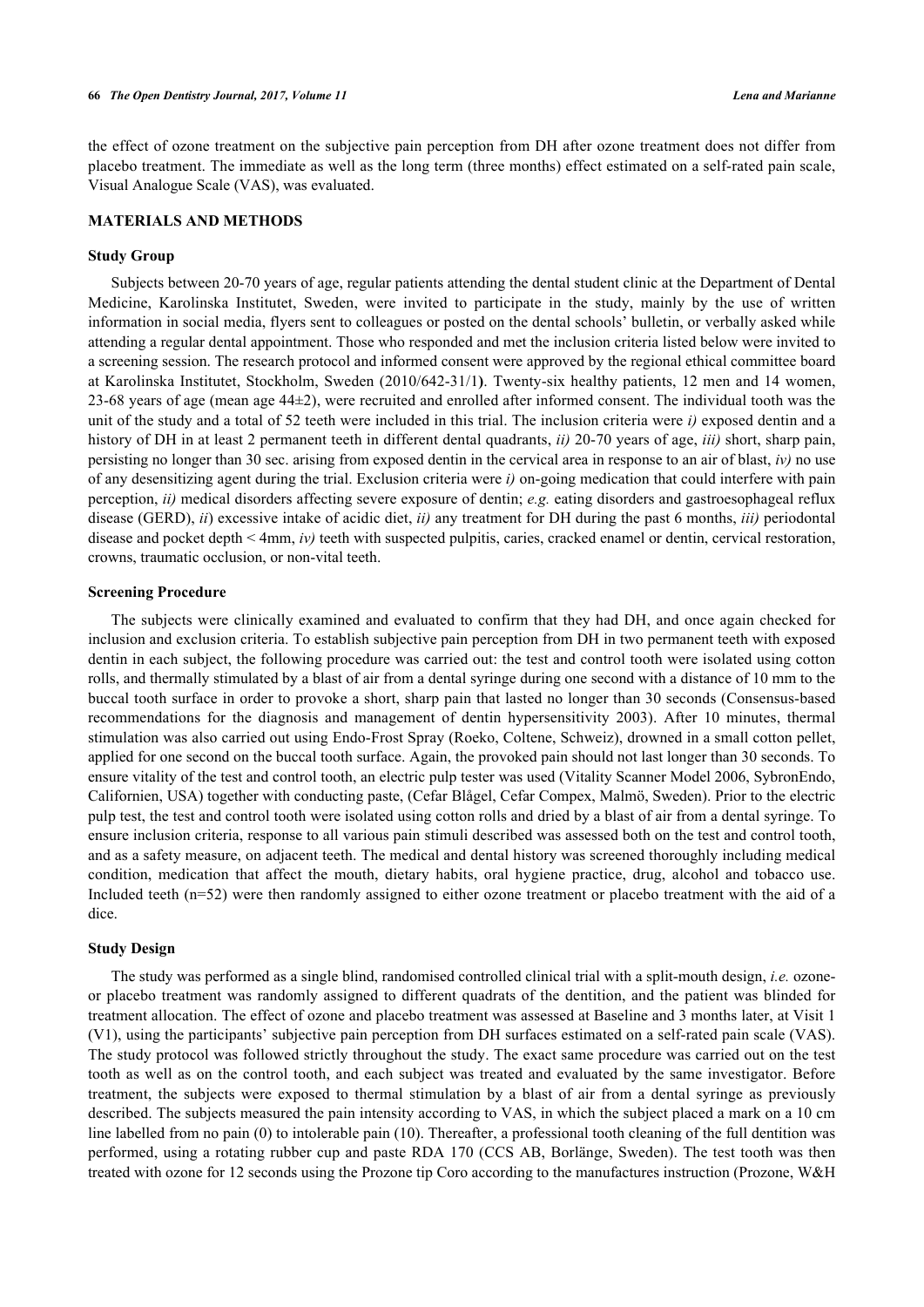NORDIC AB, Täby, Sweden), followed by a placebo treatment of the control tooth where the delivery cup was placed on the control tooth without activating the ozone. Pain perception, after thermal stimulation by a blast of air, were once again estimated by the subject on a self-rated pain scale VAS. The same procedure was carried out 3 months later (V1).

# **Statistical Methods**

Wilcoxon rank sum test was used to compare differences between the two treatments groups before and after treatment at baseline, and at long-time evaluation three months later. The level of significance was  $5\%$  (p< 0.05). SPSS-22 (IBM Software; USA) was used for the statistical evaluation.

# **RESULTS**

All recruited subjects, 26 healthy patients, 12 men and 14 women, 23-68 years of age (mean age 44±2) fulfilled the study. In each subject, 2 teeth with confirmed dentin hypersensitivity (n=52) were included in the study. The tooth type distribution is described in Table**1** and was very similar in the two treatment groups. As shown in Table**2**, an immediate pain relief was demonstrated after both procedures in the majority of the patients. Significant reduction in pain perception (VAS) from DH surfaces on the ozone treated test teeth as well as on the placebo treated control teeth was demonstrated, both during treatment-session Baseline (51.9% reduction in VAS in the test-teeth and 40.1% in the control-teeth) and during treatment-session V1 (43.7% reduction of pain intensity in the test-teeth and 31.0% in the control-teeth). No significant difference in treatment effect was demonstrated between ozone and placebo. Compared to the initial levels, the pretreatment pain perception was reduced at follow-up 3 months later. We found no significant difference in treatment effect between ozone- and placebo treatment. Therefore, as shown in Table **[3](#page-2-2)**, all 52 treated teeth were summarized. We found a moderate (16.2%) but significant pain relief ( $p<0.012$ ) over time in 57.7% of all treated teeth. The subjects' sex, mean age and the included tooth distribution with DH were considered to be well balanced. No side- or adverse effects were reported during the study period and no drop-outs were experienced.

<span id="page-2-0"></span>

| Table 1. Distribution of tooth type in ozone and placebo treatment groups. (%) of teeth within tooth type. |  |
|------------------------------------------------------------------------------------------------------------|--|
|------------------------------------------------------------------------------------------------------------|--|

| Type of tooth |              | (%)           |     | $\frac{6}{9}$ |
|---------------|--------------|---------------|-----|---------------|
| Incisors      |              | 12<br>1 L L   |     | $15^\circ$    |
| Canines       |              | (15           |     | (8)           |
| Premolars     |              | (42)          | . . | (46)          |
| Molars        |              | (21)<br>1 C J |     | (31)          |
| Total         | $\sim$<br>26 | (100)         | 26  | (100)         |

<span id="page-2-1"></span>**Table 2. Visual Analogue Scale (VAS) scores of 26 pairs of teeth expressed in median, lower (25% percentile) and upper (75% percentile) before and after treatment with ozone (test) and air (control) at baseline and at follow up after three months (V1).**

|                 | <b>VAS</b>             | Median | 25e percentile | 75e percentile |
|-----------------|------------------------|--------|----------------|----------------|
| <b>Baseline</b> | Before ozone treatment | 6.00   | 3.00           | 7.00           |
|                 | After ozone treatment  | 2.00   | 1.00           | 5.00           |
|                 | Before air treatment   | 4.50   | 2.75           | 7.00           |
|                 | After air treatment    | 2.00   | 0.75           | 4.00           |
| V1              | Before ozone treatment | 4.00   | 2.00           | 6.125          |
|                 | After ozone treatment  | 2.00   | 0.75           | 3.50           |
|                 | Before air treatment   | 3.00   | 2.00           | 5.00           |
|                 | After air treatment    | 2.25   | 0.75           | 4.00           |

<span id="page-2-2"></span>**Table 3. Visual Analogue Scale (VAS) scores of 52 teeth expressed in median, lower (25% percentile) and upper (75% percentile) before and after treatment with ozone and air at Baseline, and at follow up after three months (V1).**

|                       | <b>VAS</b>                      |     | Median 25e percentile 75e percentile |  |
|-----------------------|---------------------------------|-----|--------------------------------------|--|
| <b>Baseline</b>       | Before treatment ozone and air  | 5.0 |                                      |  |
|                       | After treatment ozone and air   | 2.0 |                                      |  |
| V1 (3-months control) | Before treatment ozone and airl | 4.0 |                                      |  |
|                       | After treatment ozone and air   | 2.0 |                                      |  |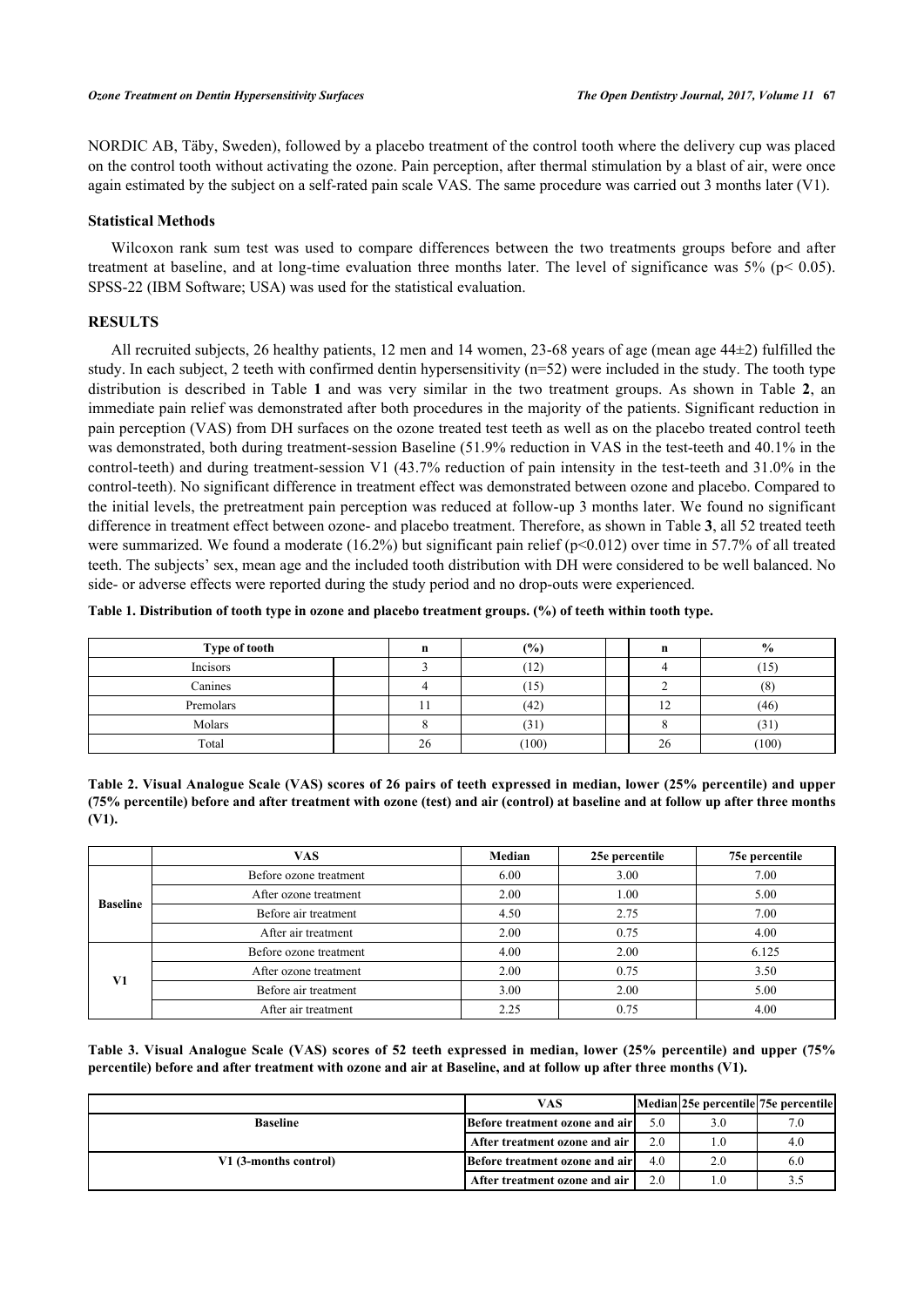#### **DISCUSSION**

The present study was undertaken to investigate and evaluate the effect of ozone treatment on dentin hypersensitivity surfaces in adult patients. The subjective pain perception from DH surfaces was estimated on a selfrated pain scale (VAS). The main finding of this pilot study was that pain relief was seen in both ozone and air treated teeth. Our results are in agreement with the few previously published clinical trials, conducted to test the efficacy of ozone technology on DH. Azarpazhooh *et al.* [[10\]](#page-4-7), evaluated the effect of ozone treatment on DH. All participants reported a clinically significant reduction of pain in DH teeth, regardless of ozone or placebo treatment. However, the difference between the study groups was not statistically significant, and the authors concluded a large placebo effect that narrowed the range over which to detect treatment differences. Dahnhardt *et al.* [[11\]](#page-4-8), also aimed in their study to determine whether the treatment of DH with ozone reduced pain immediately after treatment and in the longer term. Again, the pain level decreased significantly in both ozone and placebo treated teeth, both immediately after treatment and over time. No statistically significant difference in pain reduction was reported when comparing test and placebo teeth. A third, and to our knowledge, latest published study on ozone treatment on hypersensitive teeth, conducted by Elgalaid[[12\]](#page-5-0), confirmed the previously described studies and their results. All participants reported a clinically significant reduction in pain, relative to baseline, at each follow-up visit. The difference between the study groups was not statistically significant, however, and also here the author concluded a large placebo effect that narrowed the range over which treatment differences might be detected.

The treatment of DH is based on the assumption that therapeutic agents can either reduce or interrupt the transmission of stimuli by sealing the tubular apertures or by penetrating the dentinal tubules to modify neural responses at the pulp. Current clinical desensitising procedures attempt to inhibit painful stimuli either by sealing off the dentinal tubules with a surface coating, or by altering the contents of the tubules by coagulation, protein precipitation or the creation of insoluble calcium complexes[[3\]](#page-4-2). Despite the great variety of available therapeutic agents and desensitising procedures, DH remains an increasing and difficult-to-solve problem with uncertain prognosis[[4\]](#page-4-3). Consequently, there is need for other clinical modalities, and ozone has therefore been suggested as a novel approach that could aid in treatment of DH [[13\]](#page-5-1) . A weakness with our pilot study is the limited numbers of included subjects, but the study design using the patient as his own control eliminates common confounding factors related to differences between the treatment groups. We applied essentially the same methods and have overall recorded similar results as the previously published studies regarding ozone and treatment of DH [[10](#page-4-7) - [12](#page-5-0)]. Response to treatment is based on the patients' subjective assessments of the severity of the condition. This has obvious drawbacks, particularly in relation to emotional effects on the patient's perception of pain at any given time, which can differ from person to person, between sex, gender and age, and also, from one day to another. In spite of this scattered effect in the patients' perception of pain, and therefore a weakness when comparing similar clinical trials, we were able to report similar results as previously published studies. In our pilot study, we consider the included subjects' sex, mean age and tooth distribution with DH to be well balanced. We have in general used the same methods as previous published clinical trials when provoking and recording the subjects´ pain perception, and the use of a self-rated pain scale (VAS) is considered to be a well-documented method [\[14](#page-5-2)] .

All included subjects described a significant pain reduction in both ozone and placebo treated teeth. A possible placebo effect may mask and overshadow any therapeutic effect of ozone and a number of reasons could influence the outcome of the present study, such as doctor-patient relationship, spontaneous improvement, fluctuation of symptoms, regression to the mean, answers of politeness, conditioned answers, *etc.* [\[15](#page-5-3)] .

The ozone mode of action in DH is still debated. The beneficial effects have commonly been explained such that ozone has a strong oxidation potential on calcium covered surfaces forming calcium oxalate [\[11](#page-4-8)]. Calcium oxalate is a traditional applied substance in desensitising agents, aimed at occluding dentinal tubules or making coagulates inside the tubules [\[6](#page-4-9)]. Despite the somewhat negative findings in our and previous studies regarding ozone treatment on DH, the powerful oxidising property of ozone might contribute to the treatment of DH, but with a different mode of action. Abdelaziz *et al.* [\[9\]](#page-4-6), suggested that ozone treatment of exposed dentin removes smear layers, opens up the dentinal tubules, broadens their diameter and facilitates the entrance of minerals. Mineral and substance both from saliva or from other desensitising agents, for example calcium and fluoride ions, enter the tubules easily and deeply effectively plugging the dentinal tubules and preventing the fluid exchange through these tubules. It has also been suggested that ozone application should not be used alone for the treatment of dentinal hypersensitivity, but could be considered a viable adjunct to fluoride-containing desensitizers in enhancing tubular occlusion [\[16](#page-5-4)].

The need for consensus recommendations and the lack of clear and robust evidence regarding management of DH,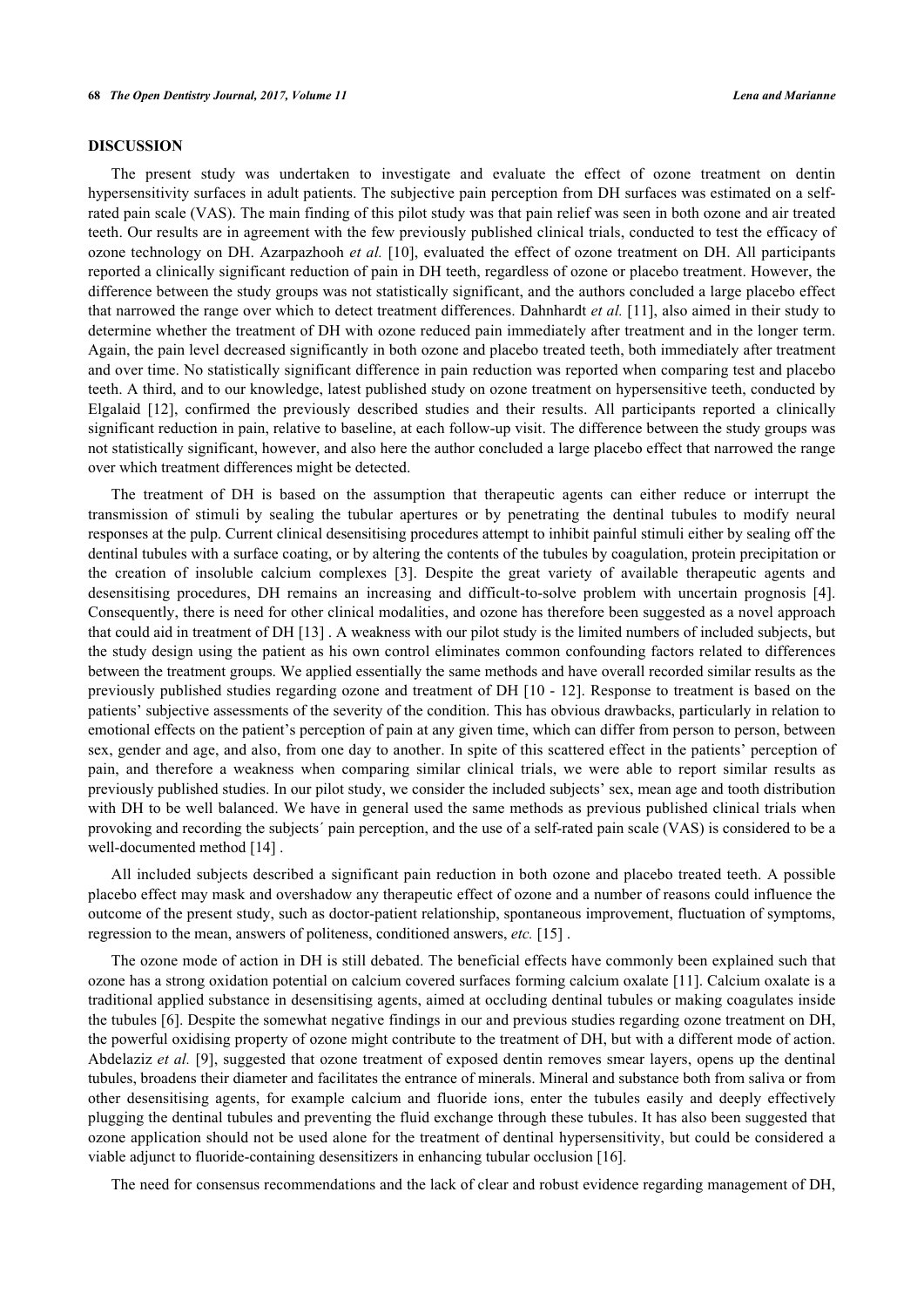makes ozone treatment as a novel, non-invasive and relatively inexpensive preventive method with an immediately effect after treatment, interesting to evaluate. The Canadian Advisory Board on Dentin Hypersensitivity [\[17\]](#page-5-5) and several authorities within the field [\[10](#page-4-7), [18\]](#page-5-6), as well as dentists and dental hygienists from general dental practice, emphasize the need for more clinical and scientific evidence on whether ozone treatment is effective on DH or not. The Swedish National Board of Health and Welfare [\[2](#page-4-1)] has selected a number of recommendations that may be particularly important for the dental care sector from a management perspective. The Board bases its decision to draw up guidelines on the fact that there is a great demand for direction and guidance in the sector of dental care, and has listed ozone treatment in dentistry as interesting but insufficiently evaluated, and suggests that ongoing and future research may provide new knowledge. Even though it included a limited numbers of subjects, we consider that our pilot study has contributed to the evidence regarding ozone treatment on DH, and strengthens previously acquired knowledge.

The conclusion drawn from the basis of our findings, which are in agreement with similar previous conducted and published clinical trials, is that no effect of ozone treatment was observed on dental hypersensitivity compared to placebo treatment.

# **LIST OF ABBREVIATIONS**

| DH         | Dentin hypersensitivity |
|------------|-------------------------|
| <b>VAS</b> | Visual Analogue Scale   |

# **CONFLICT OF INTEREST**

The authors confirm that this article content has no conflict of interest.

# **ACKNOWLEDGEMENTS**

LK and MK have contributed to the clinical part of the study, as well as acquisition and interpretation of data. LK and MK have made substantial contributions to conception and design, analysis and interpretation of data, drafting the manuscript and revising it critically for important intellectual content.

### **REFERENCES**

- <span id="page-4-0"></span>[1] Vieira AH, Santiago SL. Management of dentinal hypersensitivity. Gen Dent 2009; 57(2): 120-6. [PMID: [19552361\]](http://www.ncbi.nlm.nih.gov/pubmed/19552361)
- <span id="page-4-1"></span>[2] The National Board of Health and Welfare. Sweden: Nature Guidelines for Adult Dental Care 2011.
- <span id="page-4-2"></span>[3] Miglani S, Aggarwal V, Ahuja B. Dentin hypersensitivity: Recent trends in management. J Conserv Dent 2010; 13(4): 218-24. [\[http://dx.doi.org/10.4103/0972-0707.73385](http://dx.doi.org/10.4103/0972-0707.73385)] [PMID: [21217949](http://www.ncbi.nlm.nih.gov/pubmed/21217949)]
- <span id="page-4-3"></span>[4] Orchardson R, Gillam DG. Managing dentin hypersensitivity. J Am Dent Assoc 2006; 137(7): 990-8. [\[http://dx.doi.org/10.14219/jada.archive.2006.0321\]](http://dx.doi.org/10.14219/jada.archive.2006.0321) [PMID: [16803826](http://www.ncbi.nlm.nih.gov/pubmed/16803826)]
- <span id="page-4-4"></span>[5] Samuel SR, Khatri SG, Acharya S. Clinical Evaluation of self and professionally applied desensitizing agents in relieving dentin hypersensitivity after a single topical application: A Randomized Controlled Trial. J Clin Exp Dent 2014; 6(4): e339-43. [\[http://dx.doi.org/10.4317/jced.51439](http://dx.doi.org/10.4317/jced.51439)] [PMID: [25593653\]](http://www.ncbi.nlm.nih.gov/pubmed/25593653)
- <span id="page-4-9"></span>[6] Addy M, West NX. The role of toothpaste in the aetiology and treatment of dentine hypersensitivity. Monogr Oral Sci 2013; 23: 75-87. [\[http://dx.doi.org/10.1159/000350477\]](http://dx.doi.org/10.1159/000350477) [PMID: [23817061](http://www.ncbi.nlm.nih.gov/pubmed/23817061)]
- [7] Orchardson R, Gillam DG. The efficacy of potassium salts as agents for treating dentin hypersensitivity. J Orofac Pain 2000; 14(1): 9-19. [PMID: [11203743\]](http://www.ncbi.nlm.nih.gov/pubmed/11203743)
- <span id="page-4-5"></span>[8] Yates RJ, Newcombe RG, Addy M. Dentine hypersensitivity: a randomised, double-blind placebo-controlled study of the efficacy of a fluoride-sensitive teeth mouthrinse. J Clin Periodontol 2004; 31(10): 885-9. [\[http://dx.doi.org/10.1111/j.1600-051X.2004.00581.x](http://dx.doi.org/10.1111/j.1600-051X.2004.00581.x)] [PMID: [15367193](http://www.ncbi.nlm.nih.gov/pubmed/15367193)]
- <span id="page-4-6"></span>[9] Raafat Abdelaziz R, Mosallam RS, Yousry MM. Tubular occlusion of simulated hypersensitive dentin by the combined use of ozone and desensitizing agents. Acta Odontol Scand 2011; 69(6): 395-400. [\[http://dx.doi.org/10.3109/00016357.2011.572290\]](http://dx.doi.org/10.3109/00016357.2011.572290) [PMID: [21453220](http://www.ncbi.nlm.nih.gov/pubmed/21453220)]
- <span id="page-4-7"></span>[10] Azarpazhooh A, Limeback H, Lawrence HP, Fillery ED. Evaluating the effect of an ozone delivery system on the reversal of dentin hypersensitivity: a randomized, double-blinded clinical trial. J Endod 2009; 35(1): 1-9. [\[http://dx.doi.org/10.1016/j.joen.2008.10.001\]](http://dx.doi.org/10.1016/j.joen.2008.10.001) [PMID: [19084115](http://www.ncbi.nlm.nih.gov/pubmed/19084115)]
- <span id="page-4-8"></span>[11] Dähnhardt JE, Gygax M, Martignoni B, Suter P, Lussi A. Treating sensitive cervical areas with ozone. A prospective controlled clinical trial. Am J Dent 2008; 21(2): 74-6. [PMID: [18578171\]](http://www.ncbi.nlm.nih.gov/pubmed/18578171)